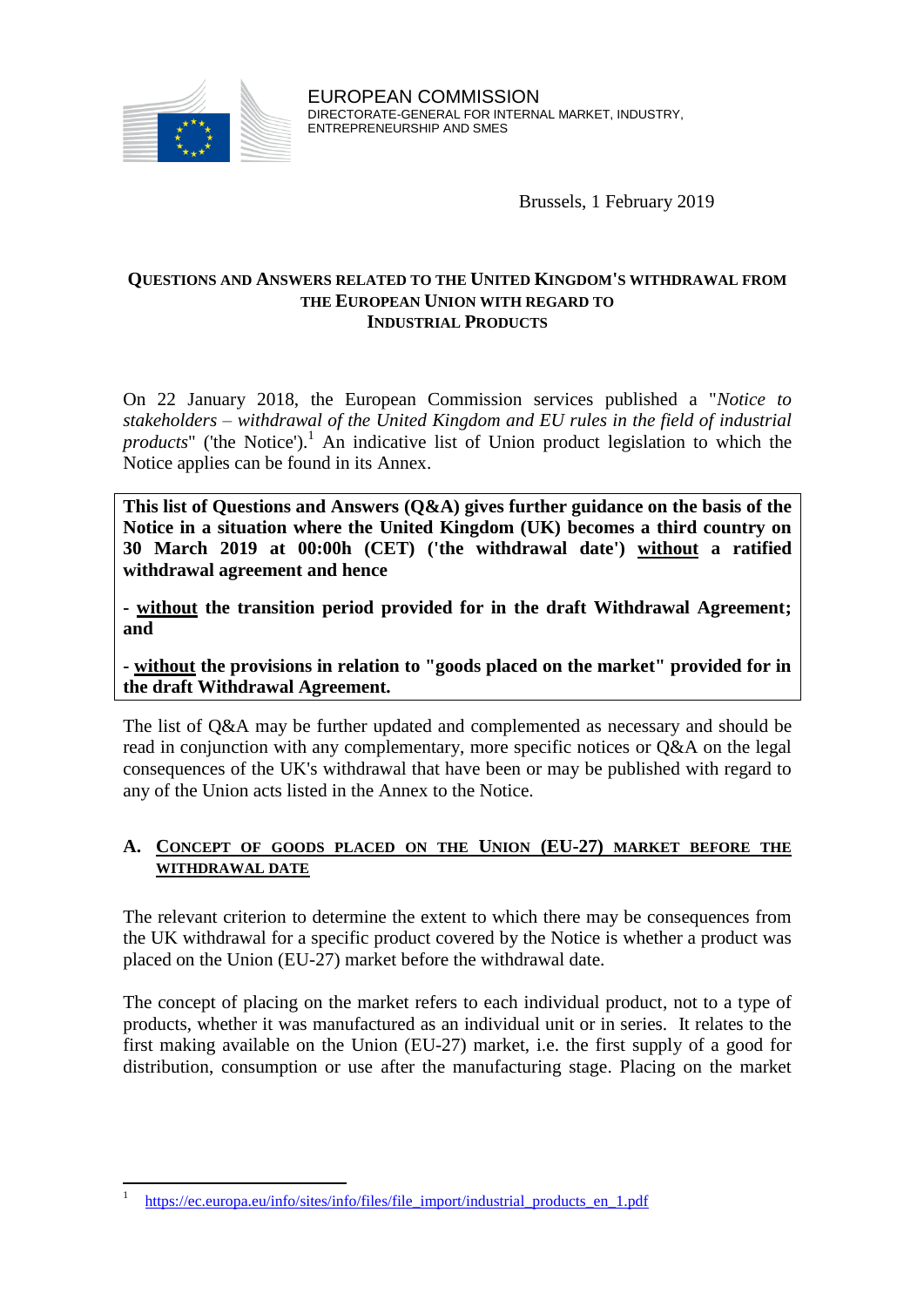does not require physical delivery of the product but does require that the manufacturing stage has been completed.<sup>2</sup>

**1. Goods physically in the distribution chain or already in use in the EU-27 market on the withdrawal date.**

*Example: a cosmetic product held in the EU-27 by a wholesaler with a view to onward distribution or already on the shelf of a department store; an X-ray machine (medical device) certified by a UK Notified Body held in the EU-27 by a wholesaler or already supplied to a hospital in the EU-27, where it is in use.*

These goods are considered as placed on the Union (EU-27) market before the withdrawal date and can therefore continue to be made available in the EU-27 market or remain in use with no need for re-certification, re-labelling or product modifications. This is without prejudice to the obligation to appoint a new 'responsible person' established in the EU-27 where the current one is UK-based as set out under Section B below.

**2. Goods manufactured either in the EU or in a third country, sold to an EU-27 customer before the withdrawal date after the manufacturing stage was completed but not yet physically delivered to the EU-27 customer on that date.**

*Example: an X-ray machine manufactured in the US and certified by a UK Notified Body has been sold to a Dutch hospital on 15 March 2019 (=date of placing on the market, i.e. date of the transaction) but will only arrive at Dutch customs on 5 April 2019.* 

Same as the goods under Q&A No. 1. The date of placing on the Union (EU-27) market is the date of the transaction between the manufacturer and the EU-27 customer after the manufacturing stage was completed. Placing on the market does not require physical delivery of the product.

**3. Goods imported into the UK from a third country or manufactured in the UK, subsequently sold to an EU-27 customer before the withdrawal date but physically delivered to the EU-27 customer as of that date.**

*Example A: an X-ray machine manufactured in the US and certified by a UK Notified Body is sold to a UK wholesaler on 15 February 2019 and imported by the latter into the UK on 15 March 2019. The UK wholesaler then sells it to a Dutch hospital on 25 March 2019 and the X-ray machine arrives at Dutch customs on 5 April 2019.*

*Example B: an X-ray machine manufactured in the UK and certified by a UK Notified Body is sold either directly to the Dutch hospital or via a UK* 

 $\overline{a}$ 2 For more information on the concept of placing on the market, see Chapter 2 of Commission Notice 2016/C 272/01 "The Blue Guide on the implementation of EU product rules 2016", OJ C 272, 26.7.2016, p. 1.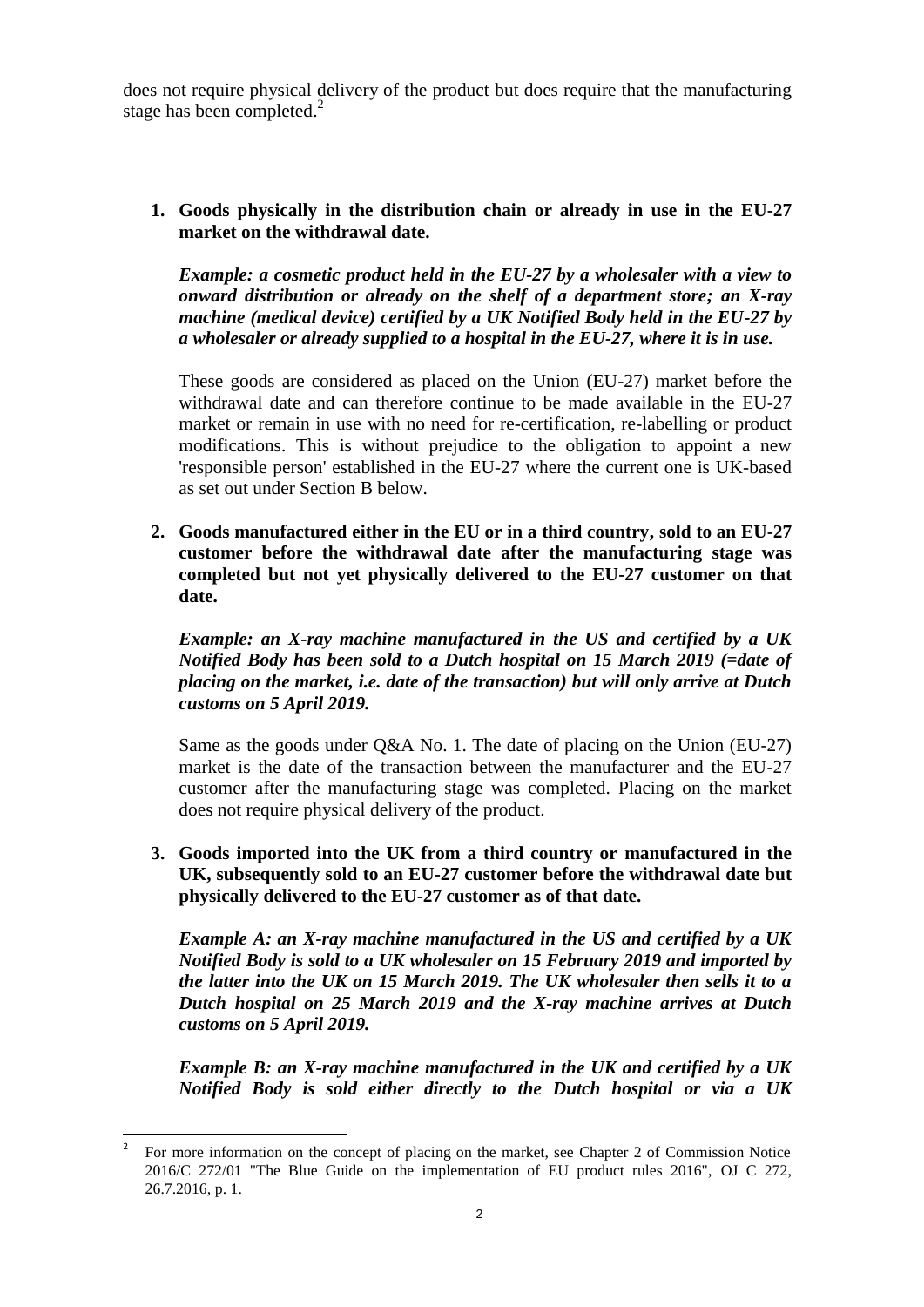### *distributor, in both cases the date of the transaction with the Dutch hospital is 25 March 2019, arrival at Dutch Customs on 5 April 2019.*

In both examples, same as the goods under Q&A No. 1 and 2. The date of placing on the Union (EU-27) market is the date of the transaction between the UK economic operator (manufacturer, importer or distributor) to the EU-27 customer. Placing on the market does not require physical delivery of the product.

## **4. Goods imported into the UK from a third country or manufactured in the UK before the withdrawal date, subsequently sold to an EU-27 customer as of the withdrawal date.**

*Example A: a circular saw (machinery) manufactured in the US and certified by a UK Notified Body is sold to a UK wholesaler on 15 February 2019 and imported by the latter into the UK on 15 March 2019. The UK wholesaler then sells it to a Dutch factory on 5 April 2019 and the circular saw arrives at Dutch customs on 15 April 2019.*

*Example B: a circular saw manufactured in the UK and certified by a UK NB is sold either directly to the Dutch factory or via a UK wholesaler, in both cases the date of the transaction with the Dutch factory is 5 April 2019, arrival at Dutch Customs on 15 April 2019.*

In both examples, the goods are placed on the Union (EU-27) market after the withdrawal date as the date of their first making available to an EU-27 customer is on or after the withdrawal date. The goods are considered as imports from a third country and will have to fully comply with the provisions of Union law applicable at the time of their placing on the market. This means in particular that the goods will have to have been certified by an EU-27 Notified Body, where a third-party intervention in their conformity assessment is required. Where applicable, they will also have to indicate the details of the EU-27 importer and of an EU-27 'responsible person'. 3

## **5. How can proof of placing on the market before the withdrawal date be given?**

Proof of placing on the market can be given on the basis of any relevant document ordinarily used in business transactions (e.g. contract of sale concerning goods which have already been manufactured, invoice, documents concerning the shipping of goods to distribution or similar commercial documents).

In practice, such proof will need to be given in case of checks upon importation into the Union (EU-27) or in case of checks by market surveillance authorities. The documentary evidence provided must make it possible to verify that it corresponds to the individual goods and quantity presented to customs or checked

 3 Please note that, in addition, the EU rules for imports set out in the Union Customs Code, as well as in the EU VAT legislation apply. For more information, please refer to the applicable "Preparedness notices" published here: [https://ec.europa.eu/info/brexit/brexit-preparedness/preparedness](https://ec.europa.eu/info/brexit/brexit-preparedness/preparedness-notices_en#tradetaxud)[notices\\_en#tradetaxud.](https://ec.europa.eu/info/brexit/brexit-preparedness/preparedness-notices_en#tradetaxud)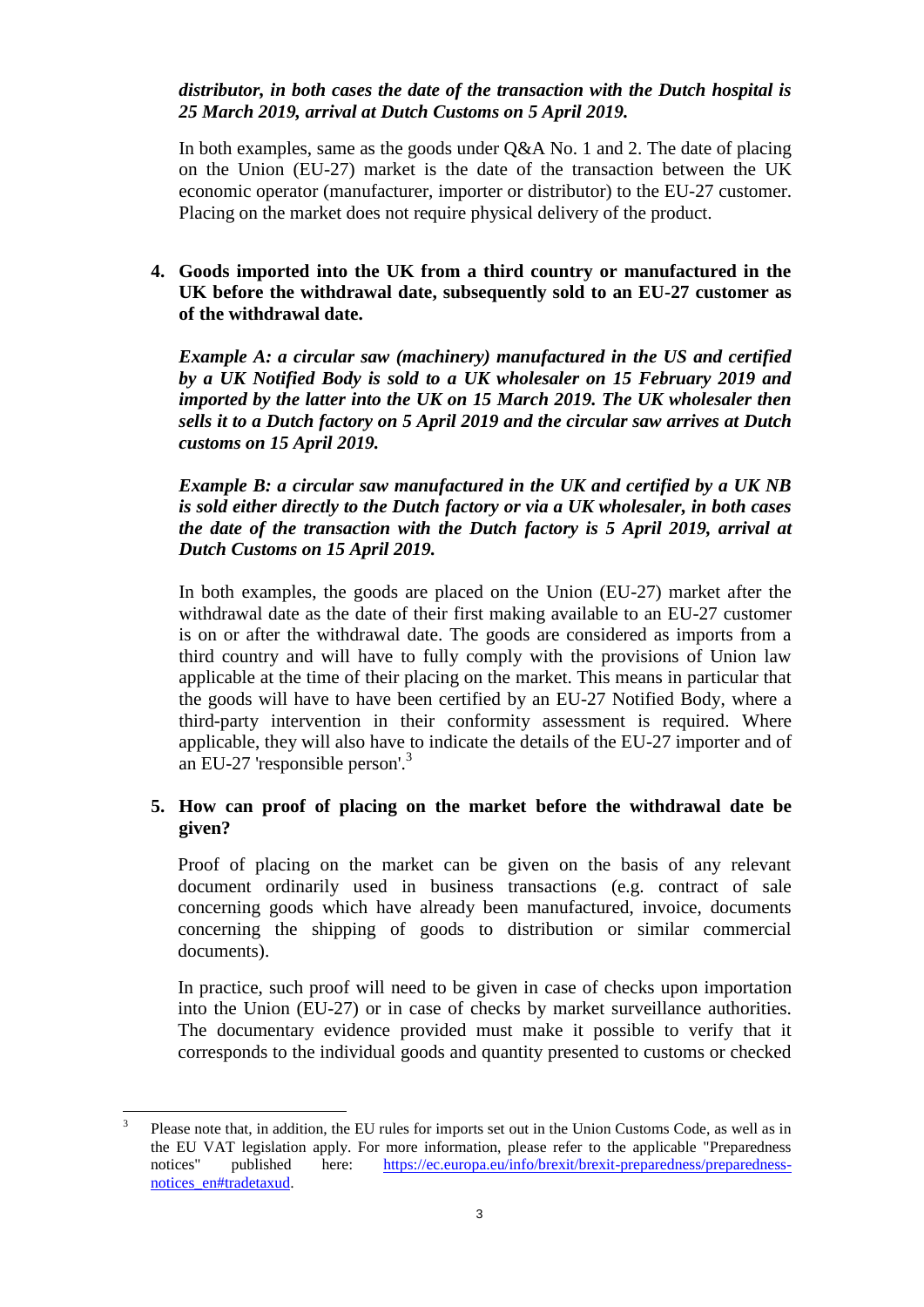by market surveillance authorities, for example, with the reference to the specific identification element of the goods.

## **B. RESPONSIBLE PERSONS**

In some product areas, Union product legislation foresees 'responsible persons' who have specific tasks in relation to ensuring continued regulatory compliance and interfacing with market surveillance authorities. These 'responsible persons' must be established in the Union, for example: the responsible person for cosmetic products;<sup>4</sup> or authorised representatives, whose appointment by the manufacturer is generally voluntary but mandatory in a few sectors, notably: medical devices, transportable pressure equipment, marine equipment. UK-based responsible persons will lose their status as from the withdrawal date, regardless of when products were placed on the market. Therefore, manufacturers need to ensure that, as from the withdrawal date, their designated responsible persons are established in the EU-27.

Where sector-specific databases exist (e.g. the Cosmetic Registration Portal, Eudamed for medical devices), the information on responsible persons is recorded in those databases and any change will therefore be traceable there.

# **1. Goods placed on the Union (EU-27) market before the withdrawal date**

No need for relabelling with the contact details of the new EU-27 responsible persons. The information available in the existing databases or, absent those, information provided by economic operators to the competent national authorities concerning the appointment of a new EU-27 based responsible person shall suffice.

## **2. Goods placed on the EU-27 market as of the withdrawal date, whether coming from the UK or another third country**

These goods will have to fully comply with the provisions of Union law applicable at the time of their placing on the market. This means, *inter alia*, that when required they will have to indicate the details of an EU-27 'responsible person'.

# **C. IMPORTERS**

According to Union product legislation, the importer is the economic operator established in the Union who places a product from a third country on the Union market. As from the withdrawal date, a manufacturer or importer established in the United Kingdom will no longer be considered as an economic operator established in the Union. Union legislation generally requires the contact details of the importer to be provided on the product itself or its label.

## **1. Products which were imported into the EU-28 via the UK and placed on the Union (EU-27) market before the withdrawal date**

 $\overline{a}$ Regarding the EU rules for cosmetic products, see also the "Notice to stakeholders – withdrawal of the United Kingdom and EU rules in the field of cosmetic products" [\(https://ec.europa.eu/info/sites/info/files/cosmetic\\_products\\_en\\_0.pdf\)](https://ec.europa.eu/info/sites/info/files/cosmetic_products_en_0.pdf).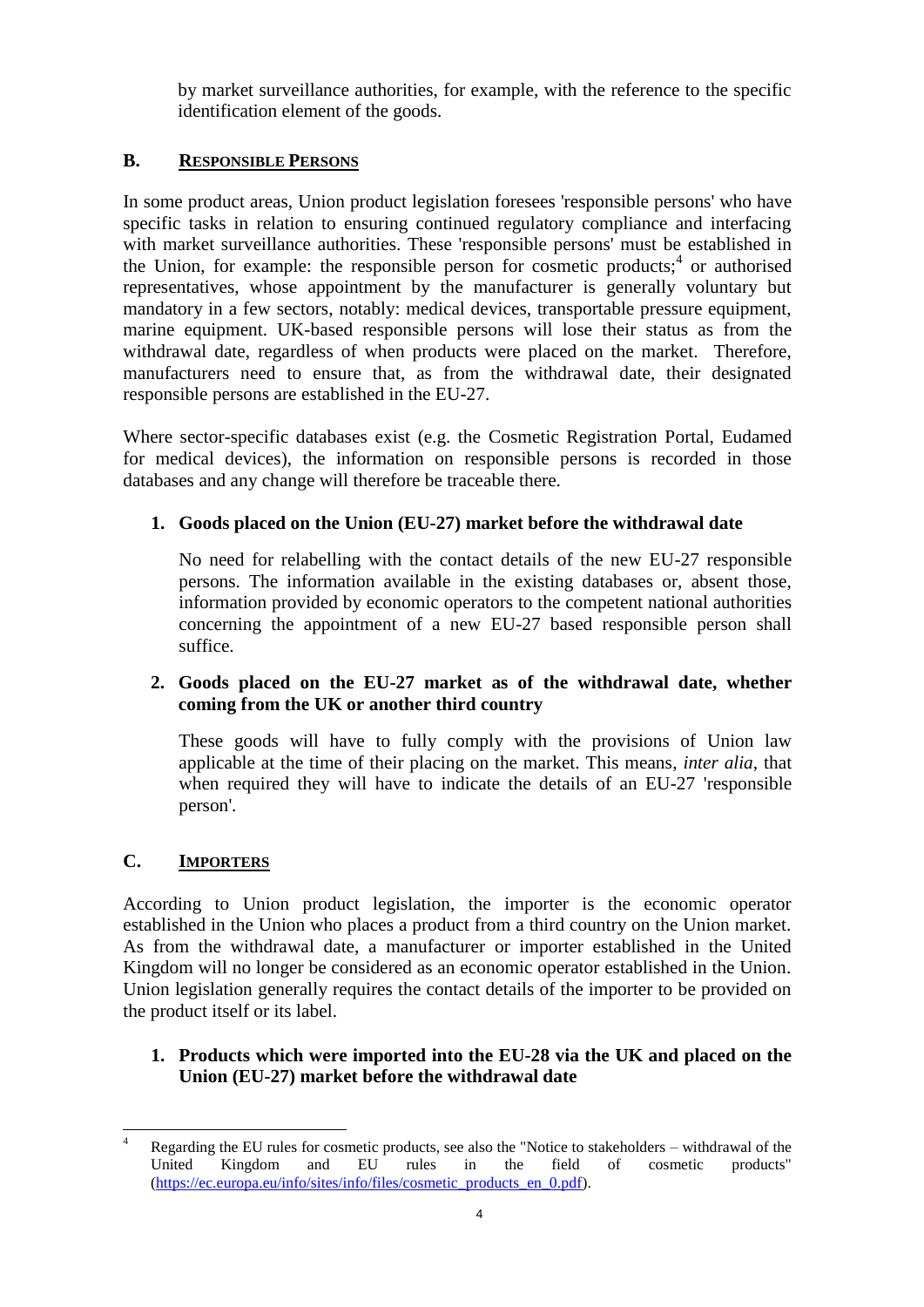Q&A No. 1 of Section A applies. No change to the labels is required.

#### **2. Goods imported into the UK market before the withdrawal date and made available to the EU-27 market as of that date.**

For products entering the EU-27 market as from the withdrawal date in respect of which the EU-28 importers used to be UK-based, EU-27 economic operators which were previously mere distributors of those products will become importers for the purposes of Union law when making those products available in the EU-27 market for the first time (i.e. placing them on the EU-27 market). This will require them to meet more stringent obligations as regards in particular verification of product compliance and, where applicable, the indication of their contact details on the product.

Regarding the labelling of the importer, Q&A No. 4 of Section A applies: these goods are placed on the Union (EU-27) market after the withdrawal date and, will need to be relabelled with the indication of the EU-27 importer.

### **D. TRANSFER OF NOTIFIED BODY CERTIFICATES**

In some product areas, Union product legislation requires the intervention of a qualified third party, known as Notified Body, in the conformity assessment procedure. Notified Bodies must be established in a Member State and designated by a Member State notifying authority for performing the conformity assessment tasks set out in the relevant act of Union product legislation.

The Notice recalls that for the purposes of placing products on the EU-27 market as of the withdrawal date a certificate of an EU-27 Notified Body will be required. It will therefore be necessary for economic operators to either apply for a new certificate with another EU-27 Notified Body, or arrange for a transfer of the file and the corresponding certificate to an EU-27 Notified Body, which would then take over the responsibility for that certificate. The transfer of certificates from a UK Notified Body to an EU-27 Notified Body needs to take place before the withdrawal date, on the basis of a contractual arrangement between the manufacturer, the UK Notified Body, and the EU-27 Notified Body.

### **1. I am a manufacturer of a product for which the certificate has been transferred from a UK Notified Body to an EU-27 Notified Body. Do the EU Declaration of Conformity and the actual Notified Body Certificate need to be updated to document this change?**

Yes, for products placed on the EU-27 market after the withdrawal date both the EU Declaration of Conformity (drawn up by the manufacturer) and the Notified Body Certificate must be updated accordingly: these documents will need to mention that the certificate is now under the responsibility of an EU-27 Notified Body and indicate both the old UK and the new EU-27 Notified Body's details / identification numbers.

**2. Does the Notified Body number on the product itself need to be changed also for products already on the market or manufactured before the transfer of the certificates occurred?**